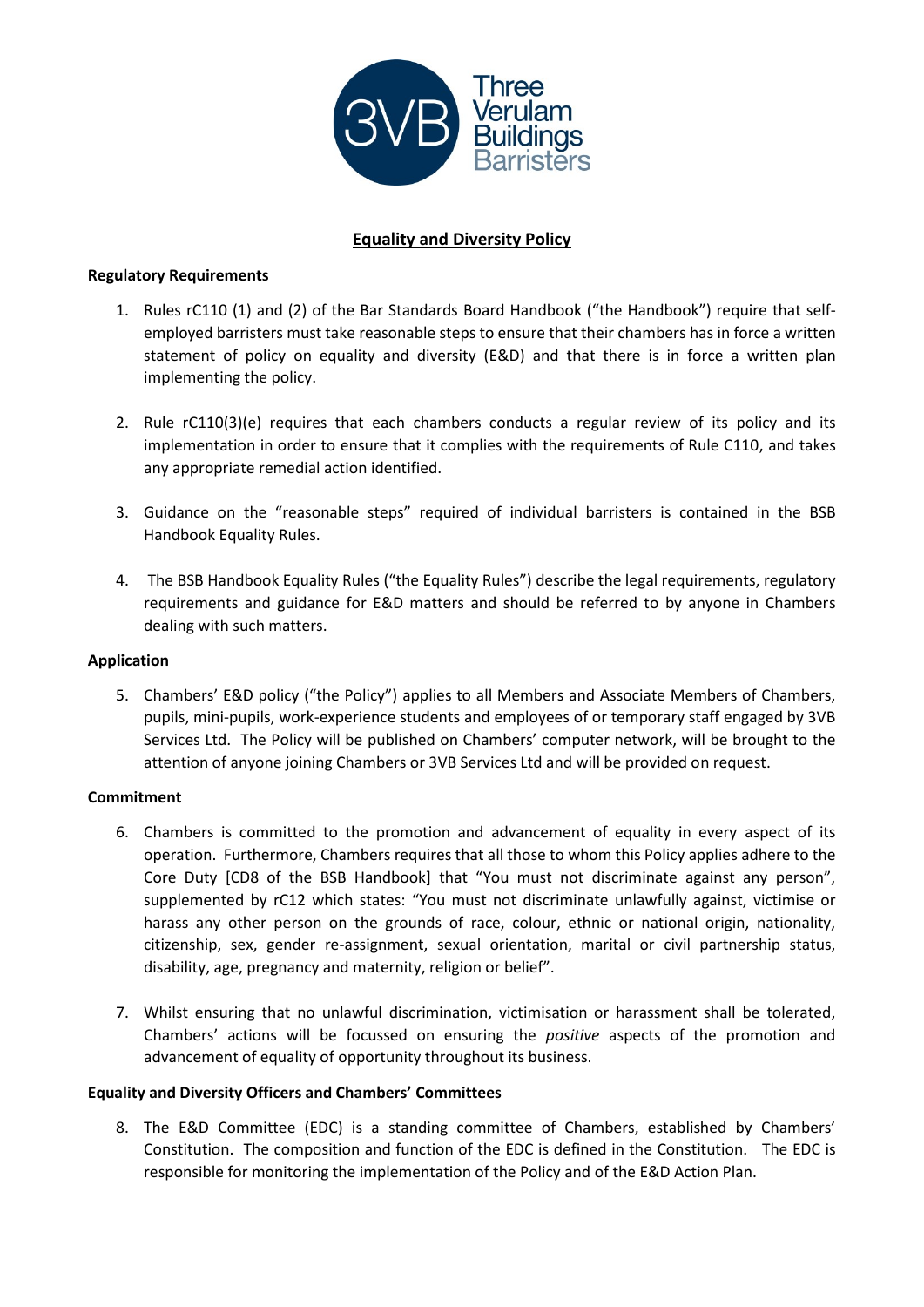- 9. The Chairperson of the EDC is Chambers' nominated Equality & Diversity Officer (EDO), an appointment required by the Equality Rules, and is an ex officio member of Chambers' Management Board. E&D is a standing item on the Management Board agenda. Chambers has two further, subordinate, EDOs, also members of the EDC, who are members of the Business Development Committee and the Pupillage Committee respectively. The EDO will report to Chambers at each AGM.
- 10. In addition to the EDO, the Chambers' Management Board shall include an ex officio member with responsibility for gender diversity in Chambers.
- 11. The Chambers Data Diversity Officer is the Chambers Director.

### **Action Plan**

- 12. The E&D Action Plan ("the Plan") is the dynamic mechanism through which Chambers' E&D policy is implemented. The Plan will be reviewed at each meeting of the EDC. It will be approved annually by the EDC and submitted to the MB.
- 13. The Plan is to address, as a minimum, the following topics:
	- a. The review and approval of the Plan;
	- b. The review of the Policy and subordinate E&D policies and procedures:

Diversity data monitoring policy;

Parental leave policy;

Flexible working policy;

Harassment policy;

E&D complaints and grievance procedure;

Reasonable adjustments policy;

Fair access to work and the allocation of unassigned work policy;

c. The review of Chambers' other policies and procedures to ensure compliance with E&D legislation, regulation and best practice. This includes, but is not necessarily limited to:

Recruitment of Members, Associate Members, pupils and staff;

Pupillage;

Business development, marketing and individual practice development;

d. E&D Training.

### **Diversity Data Collection and Monitoring**

14. See Chambers' Diversity Data Collection Policy.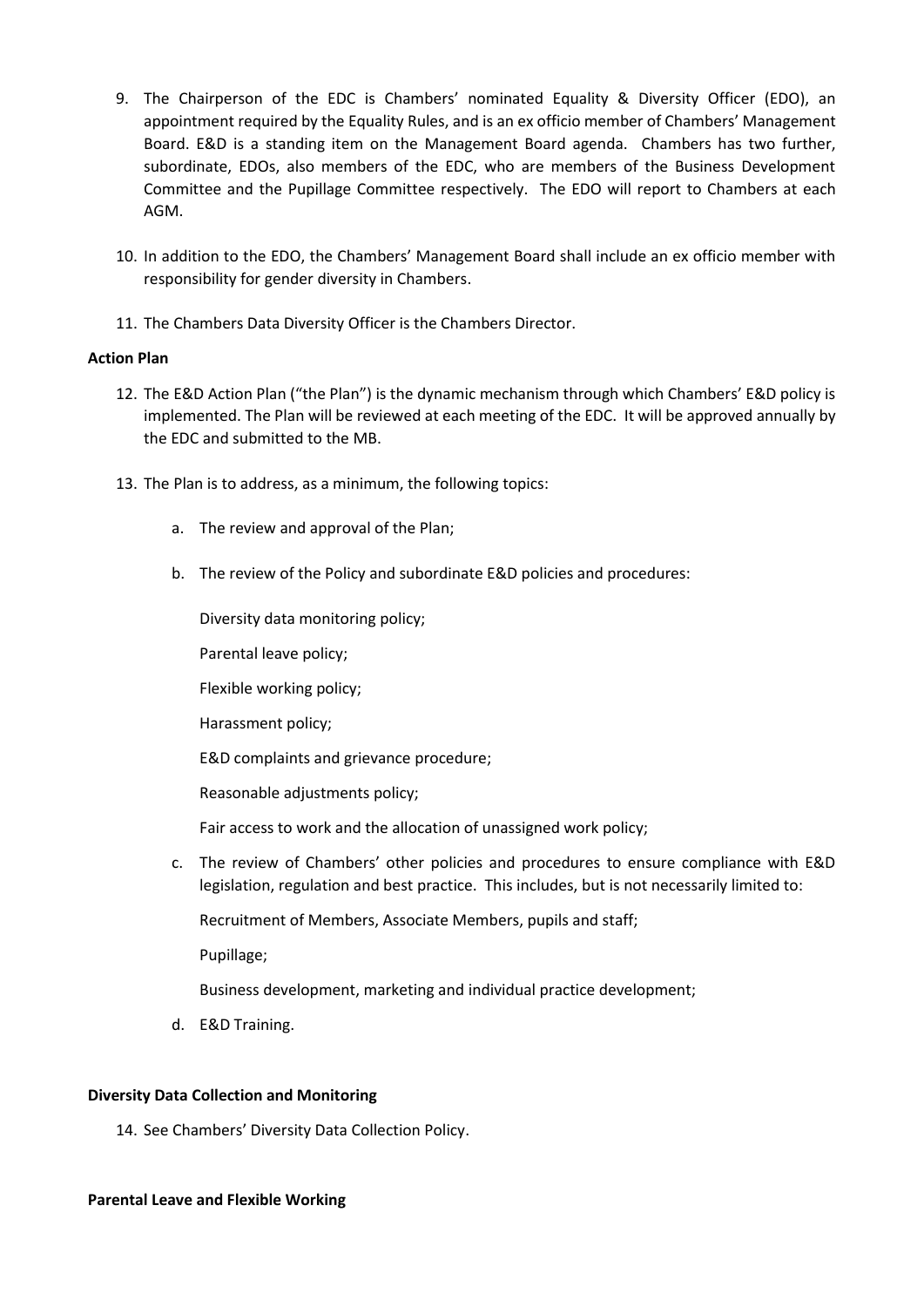15. See Chambers' Parental Leave and Flexible Working Policies.

### **Harassment**

16. See Chambers' Harassment Policy

### **Reasonable Adjustments**

17. See Chambers' Reasonable Adjustments Policy.

### **Fair access to work and the allocation of unassigned work procedure**

18. See Chambers Fair Access to Work and the Allocation of Unassigned Work Procedure

### **Training**

- 19. All members of Chambers and staff involved in the selection and/or recruitment of members, associate members, pupils, mini-pupils or staff must be trained in fair recruitment and selection processes. This applies to anyone involved at any stage of the process, including conducting and reporting on mini-pupillages and assessing work submitted during mini-pupillage or pupillage. As a minimum, training comprises recent personal study of the Bar Council's Fair Recruitment Guide for the Bar, and confirming to the EDO when requested that this has been carried out. It is preferable that formal classroom training be undertaken; this will be provided annually by Chambers and all members and staff are encouraged to attend this.
- 20. All staff are required to undertake annual training, which will be provided, in E&D awareness (including unconscious bias). Similar training will be made available to all members.

### **Recruitment: general**

- 21. Chambers' recruitment and selection of its pupils, tenants and staff shall be open and shall use objective and fair criteria.
- 22. In all matters of recruitment, selection and monitoring, Chambers shall have regard to the Bar Council's Fair Recruitment Guide.
- 23. Subject to the exceptions referred to in the Recruitment of Established Practitioners Policy, Chambers' policy is to advertise for all vacancies. Chambers shall have regard to the Code in the formulation of such advertisements.
- 24. All members of Chambers and other individuals involved in the short-listing, interviewing and/or selection of pupils, tenants or staff should be familiar with this policy, the Code, and all applicable procedures and selection criteria.
- 25. Chambers' policy is for its selection processes and criteria to be: transparent; not subject to change during the selection process; based on objective and explicit criteria which relate to the demands and requirements of the work; applied equally, with individuals being judged on their merits; free at all stages from assumptions based on stereotypical views or expectations of the behaviour and characteristics of any particular group; and not subject to the unexplained veto of one person alone, but reflecting the views of the relevant selection panel or Chambers' meeting as the case may be.

#### **Recruitment: pupils and tenants**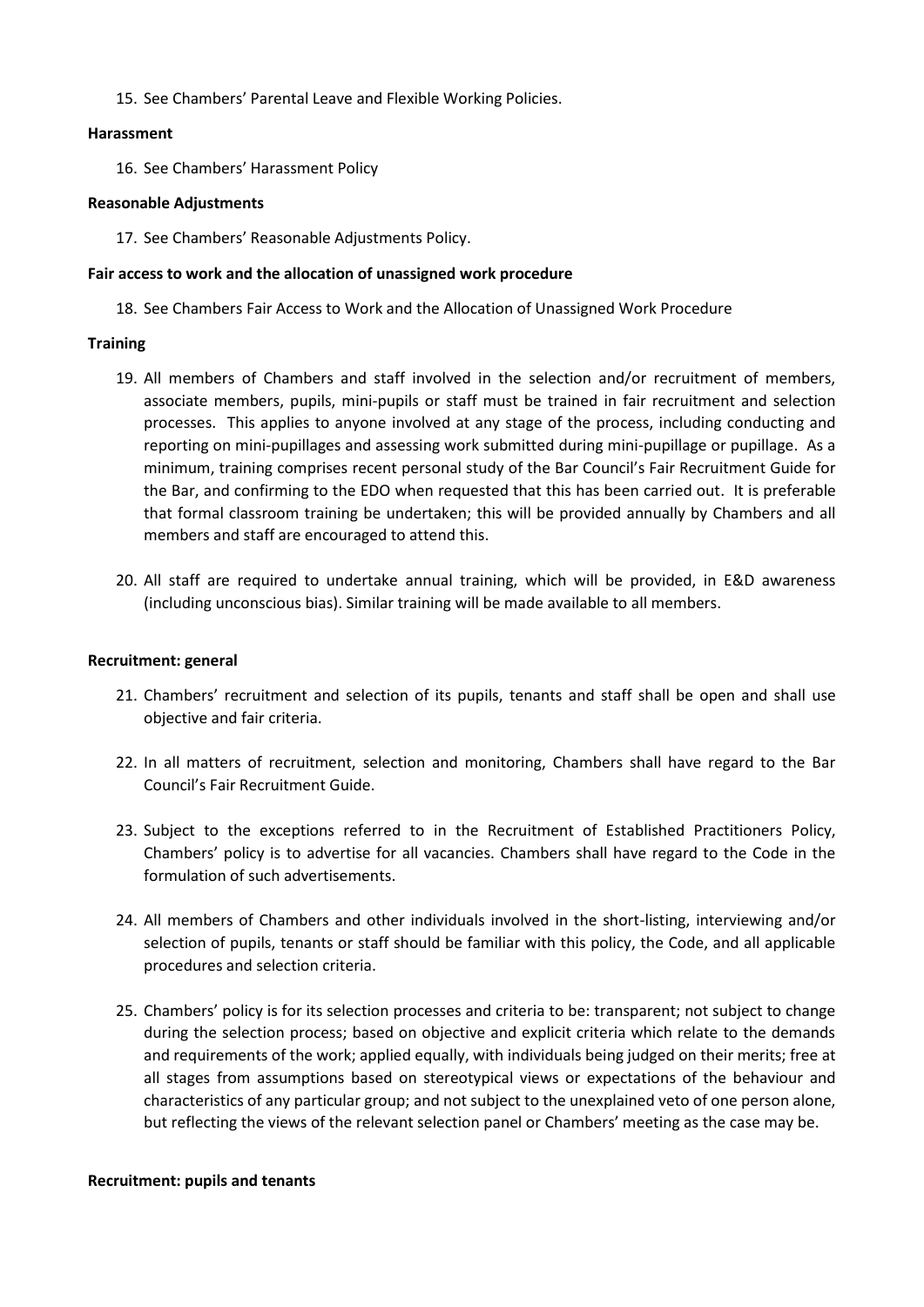# 26. See Chambers' Pupillage Policy.

### **Recruitment: lateral hires**

27. See Chambers' Recruitment of Established Practitioners Policy.

### **Recruitment: staff**

- 28. All vacancies for staff shall be advertised, save where, by analogy with the principles in the Recruitment of Established Practitioners Policy, it might be appropriate not to require advertisement.
- 29. The existence of this policy shall be referred to in the material sent to all prospective candidates.
- 30. Where Chambers uses an employment or recruitment agency it shall ensure that this policy is included in the instructions given to the agency; in such circumstances the agency will arrange for the vacancy to be appropriately advertised.

All prospective candidates will be required to complete forms for the monitoring of gender, ethnic origin, disability and age. The completed forms will be passed to the E&D Officers for review. The data on the forms should not be made available to the members or staff (if any) who are involved in the selection process.

- 31. Short listing of applicants shall be carried out by more than one person and by reference to relevant selection criteria which shall be determined in advance of the recruitment process.
- 32. The selection process shall be carried out in accordance with the requirements of the Bar Council's Fair Recruitment Guide.
- 33. Interviews of candidates shall be carried out in accordance with the requirements of the Bar Council's Fair Recruitment Guide.
- 34. Chambers shall make, and shall retain for a period of not less than 2 years, data relating to candidates who have been rejected and the reasons for rejection, and shall prepare annual statistics by reference to gender, race, disability and age-range of the number of persons applying, being shortlisted and being recruited, which shall be provided to the E&D Officers.

### **Practice development**

- 35. Chambers is committed to ensuring that pupils and members are afforded the opportunity to develop their practices in a fair and equal manner. Members of chambers are encouraged to discuss career development with the Senior Practice Managers and in particular to express views (if any) on the past allocation of work and preferences for the development of their practices.
- 36. Chambers and/or the Pupillage Committee will arrange regular feedback sessions (at least once every 3 months) for working pupils (i.e. pupils in their second six months or later), and working pupils shall be provided, in advance of such meeting, with an analysis of the amount of work done, the type of work, fees earned and received, and solicitors instructing.
- 37. Chambers will arrange regular (usually annual) practice development meetings with the Senior Practice Managers for tenants, and each tenant shall be provided, in advance of such meeting, with an analysis of the amount of work done, the type of work, fees earned and received, solicitors instructing, the number of recommendations for unallocated work (NRUW) for which the member was put forward in the last year, the average NRUW for members of Chambers generally within the last year and the benchmark hourly rates for members of Chambers of the relevant seniority.